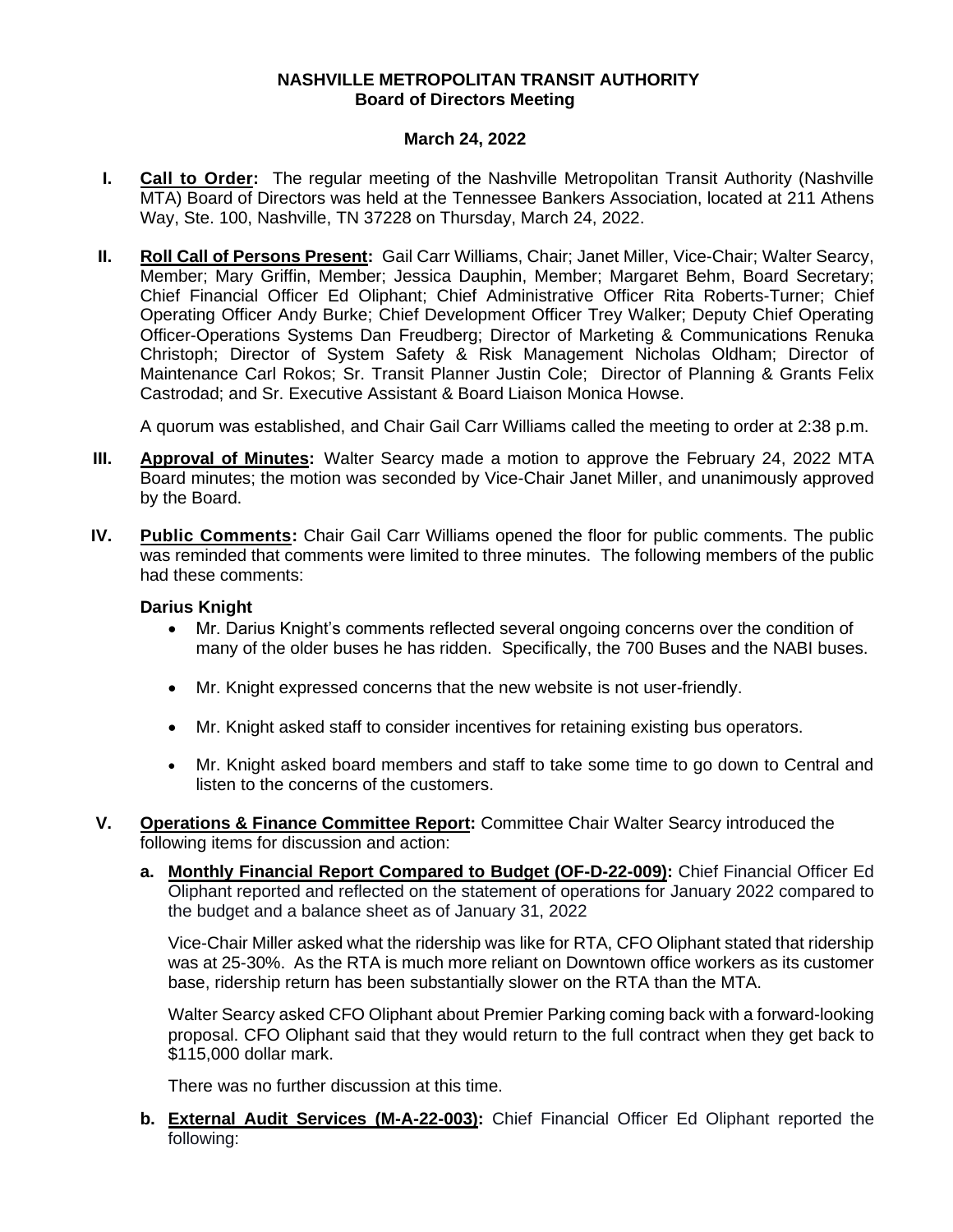This past FY 2021 audit year fulfilled the contract terms with Crosslin to provide audit services on MTA's financial statements. In January 2022, MTA solicited bids for audit services by mailing Requests for Proposals (RFP) to 20 potential audit firms, advertising in the newspaper, and posting on the website. Inquiries were received from 5 audit firms on the project, but only two firms submitted a responsive and responsible proposal according to the terms of the RFP. After a telephone tabulation on why other firms did not submit, the reasons ranged from not wanting to adhere to our contract terms, wanting to only audit virtually and others were just not interested.

The evaluation committee met and reviewed the two responsive proposer submissions and based upon the criteria outlined in the RFP, the committee selected Crosslin to continue as MTA's external auditors.

Mary Griffin asked if we used an RFI process for audit services? CFO Oliphant said that we've used the RFI in the past, but not for audit services because we send direct mailings and advertise with the firms in town. He said that he's even reached out to some firms personally and some said that they didn't participate because of staffing issues.

Walter Searcy asked if Thomason Financial Resources bid on the project and how many other DBEs were received? CFO Oliphant said that Thomason Financial Resources will work with Crosslin as a DBE and will make up 15% of this contract and there were no other DBE's that bidded on this project.

The NICE Committee recommended that the Board approve a contract with Crosslin as external auditors for Nashville MTA for a cost not to exceed \$262,000 over a term of five years.

There was no further discussion, and the vote of approval was unanimous by the Board.

**c. Acquisition of Standard 40' Transit Coaches (M-A-22-004):** Chief Administrative Office Rita Roberts-Turner and Director of Maintenance Carl Rokos presented the following report:

Previously adopted capital plans of the Metro Transit Authority scheduled the replacement of fourteen (14) articulated buses in FY2022 and fifteen (15) standard 40' buses in FY2023. In October 2021, the staff scheduled the purchase of fourteen (14) articulated buses from New Flyer Incorporated, but this acquisition was deferred for the agency to perform additional due diligence with respect to this contractor.

During the ensuing months, this due diligence was undertaken with the cooperation of the supplier, New Flyer Incorporated, and we anticipate an award recommendation in April 2022. As part of the Metro, Capital Spending Plan adopted this past Fall, the Metropolitan Transit Authority was awarded two projects relative to the acquisition of heavy-duty transit coaches – an award of \$10,000,000 for replacement buses, and an award of \$2,000,000 for expansion buses to support service improvements included in the Better Bus initiative and the Metro Nashville Transportation Plan.

As has been reported in prior Board meetings, worldwide supply chain issues have been impacting various sectors that supply WeGo Public Transit with goods and services, and our aging fleet means that time is of the essence in terms of contract awards for replacement vehicles and to support future service expansion as proposed in our budget submissions to Metro Nashville. Currently, we are leading a consortium of Tennessee public transit agencies in the procurement of a contract to supply a variety of heavy-duty bus types – including zero emission vehicles – from which all consortium members will be able to purchase fleet in the next few years. Unfortunately, we do not anticipate this contract to be bid and awarded until later in 2022. Given the delay already sustained in bus acquisition, and ongoing concerns over delays in future deliveries due to global supply-chain issues; staff investigated other options for acquiring the necessary fleet more quickly.

We have identified a contract for standard 40' clean diesel transit coaches that was competitively procured following Federal regulations by Washington State on behalf of the transit operators in that state. This contract allows for the assignment of some of these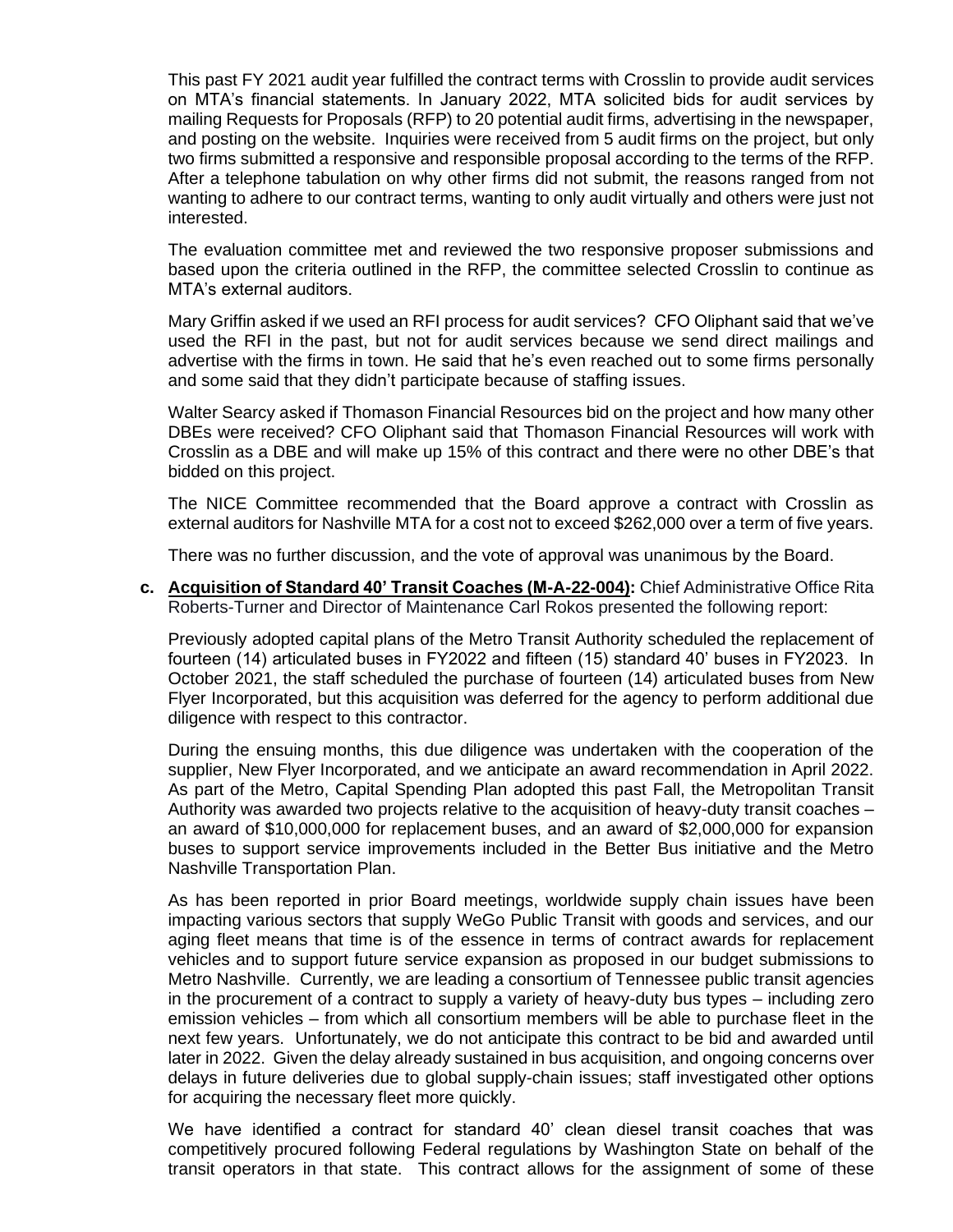vehicles to other Federal Transit Administration (FTA) grantees, and the State of Washington has agreed to assign some of the vehicles from the contract to Nashville. This process is permissible under Federal regulations for cooperative procurements and is the same method we used two years ago to acquire articulated transit buses under a contract of the Commonwealth of Virginia. The Procurement Department followed the FAST Act requirements by ensuring the State of Washington's contract that was awarded was conducted under full and open competition and is not subject to geographical preferences. Upon the Board's authorization to proceed with the procurement, WeGo's Third Party inspector, First Transit, will conduct the required Pre-Award Audit to validate that the overall bus components comply with federal requirements for a minimum 70% American Built Content and final assembly requirements, proving compliance to Buy America requirements.

If approved, fifteen (15) of these buses will replace fixed route vehicles that have previously been retired along with those that have met the end of their useful life and are no longer recommended for service. The additional five (5) would support future service expansion as outlined in the Better Bus strategy as funding from Metro allows. Authorization of this purchase will be consistent with the agency's efforts to execute a more balanced schedule for capital spending and fleet replacement. Considering the lead time for production, the maintenance staff anticipates delivery dates for twenty (20) vehicles in the Spring of 2023.

Staff requested the Board provide the Chief Executive Officer authorization to use the Washington State contract form to procure twenty (20) standard 40' clean diesel transit coaches from Gillig Corporation at a cost of \$642,360 per bus including tools and training for a not to exceed the amount of \$12,847,200.00. Fifteen (15) of these buses would replace older model buses that have exceeded their useful life as called out in the most recent MTA Capital Improvement Plan, and five (5) would expand the fleet to support future service expansion as adopted in the Better Bus service strategy and Metro Nashville Transportation Plan. This authorization is contingent upon the First Transit audit verifying that the purchase complies with all federal pre-award requirements. Funding for this purchase is available through a combination of Federal Section 5307 Formula Capital Funding and Metro Nashville Capital Spending Plan funds and has been incorporated into the prior agency, Metro, and regional transportation plans.

Chair Carr Williams asked if these buses would include a maintenance plan. CAO Roberts-Tuner confirmed that it would.

Vice-Chair Miller asked Walter Searcy if he would provide the board with an update of the New Flyer purchase. Walter Searcy said that we have met with the New Flyer team and have come to a resolution, and CEO Bland will most likely come with a recommendation at the April Board meeting.

There was no further discussion, and the vote of approval was unanimous by the Board.

**d. Monthly Operating Statistics (OF-D-22-010):** Chief Operating Officer Andy Burke reported and reflected on the monthly operating statistics report through January 2022.

There was a general discussion about ridership. Vice-Chair Miller said with a lot of companies allowing for a hybrid schedule that she would be shocked if ridership would return to 100%. COO Burke said that he's curious about how the "return to work" policies will impact ridership, but they are continuing to watch the trends and will provide updates.

He said the RTA commuters are slower to come back than our MTA services due to the much heavier reliance of RTA on downtown office commuters, but that WeGo Star train ridership has been strong for special events.

Overall, these are the kinds of things that we are going to be watching as we see ridership improve.

There was no further discussion at this time.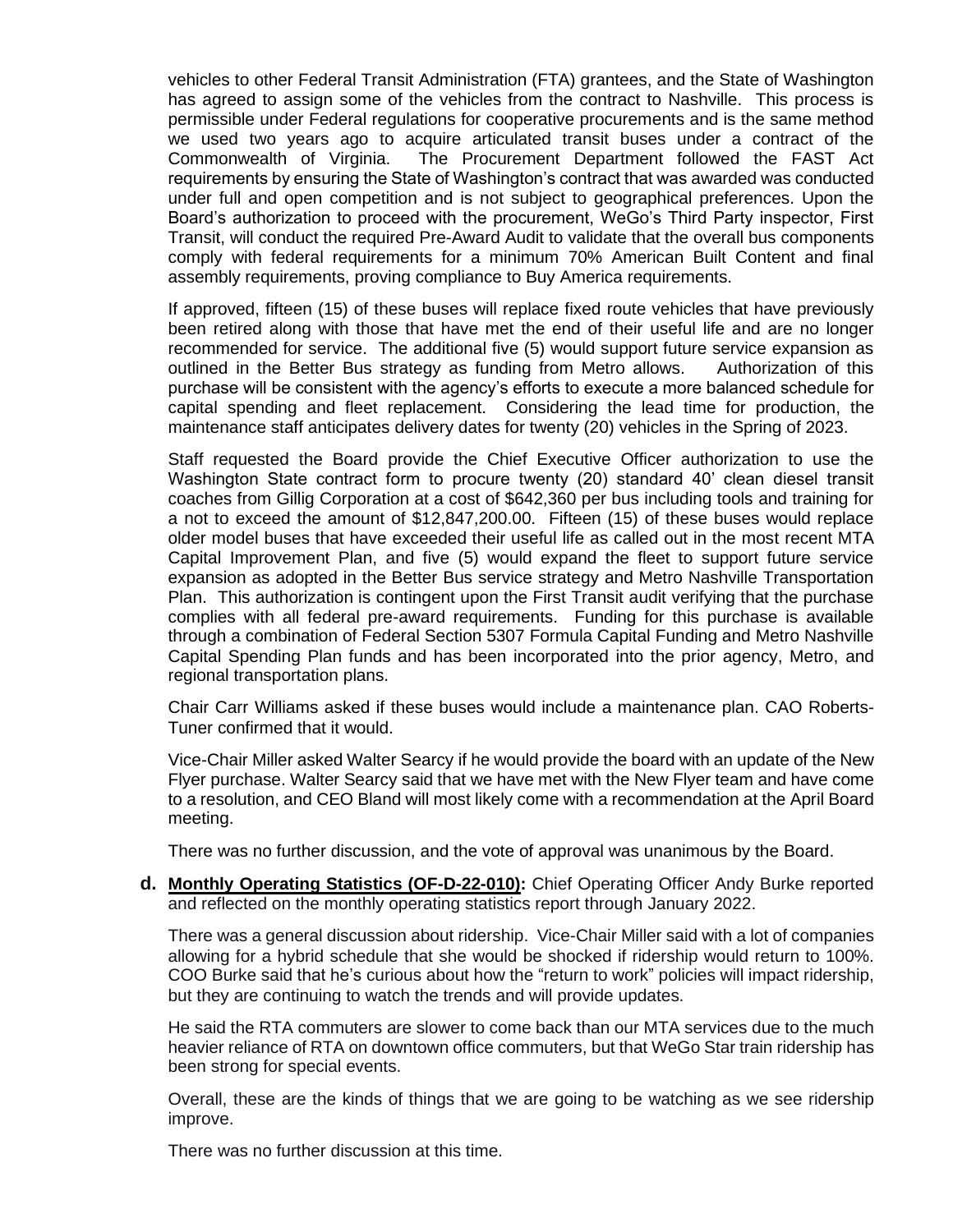- **VI. New Initiative & Community Engagement Committee Report:** Vice-Chair Janet Miller presented the following items for discussion:
	- **a. Clarksville Pike Greater St. John MBC Ground Lease (M-A-22-005)**: Chief Administrative Officer Rita Roberts-Turner presented the following:

As discussed at the Board's January 27, 2022, meeting, the North Nashville Transit Center, and associated improvements consist of four distinct capital project efforts with separate funding sources and project budgets. Together, these efforts provide not only the long-term real estate and infrastructure for the facility but also extend beyond the transit center property to improve multimodal connectivity. The four capital projects tied to the North Nashville Transit Center include:

- Long term ground leases for the facility and a companion station in the outbound direction on Clarksville pike,
- The site preparation, design, and construction of the transit center facility,
- Enhanced on-street stations along Clarksville Pike to provide a real-world laboratory environment for bus rapid transit level platform boarding concepts, and
- Neighboring pedestrian improvements to connect the neighborhood to the transit center facility.

As part of these capital improvements, WeGo has been in discussions with Greater St. John Missionary Baptist Church regarding a ground lease for approximately 0.20 acres along Clarksville Pike to facilitate construction of an on-street outbound station complimentary to the transit center. Lease payments for this property would be adopted annually in the organization's capital budget and are eligible for funding through most of the Authority's typical capital project funding sources.

In accordance with Federal Transit Administration (FTA) regulations, the property was duly appraised and the reported fair market value of \$17,500 per year was approved by the agency. Staff along with MTA legal counsel have been in negotiations for several months with the property owner, and have agreed upon the following terms:

| Landlord:        | Greater St. John Missionary Baptist Church                                                                                                                                                                                           |  |  |
|------------------|--------------------------------------------------------------------------------------------------------------------------------------------------------------------------------------------------------------------------------------|--|--|
| Tenant:          | Metropolitan Government of Nashville and Davidson County,<br>Tennessee, as Property of and for the Benefit of the Metropolitan Transit<br>Authority d/b/a WeGo                                                                       |  |  |
| <b>Premises:</b> | A portion of the property located at 2200 26 <sup>th</sup> Avenue North<br>Nashville, TN 37208                                                                                                                                       |  |  |
|                  | Acreage: 7,500 square feet or $0.17 +/-$ acre                                                                                                                                                                                        |  |  |
| Term:            | Initial Term: Fifty (50) years                                                                                                                                                                                                       |  |  |
|                  | Options: Two (2) consecutive periods of ten (10) years each                                                                                                                                                                          |  |  |
| Rent:            | The Rent shall be \$17,500.00 per year due as an annual lump sum on<br>the 1st of April each year for the first 10 years. Rent will increase by<br>15% at the end of each ten-year period including any renewal terms as<br>follows: |  |  |

| Years:    | <b>Annual Rent:</b> |
|-----------|---------------------|
| $1 - 10$  | \$17,500.00         |
| $11 - 20$ | \$20,125.00         |
| 21-30     | \$23,143075         |
| $31 - 40$ | \$26,615.31         |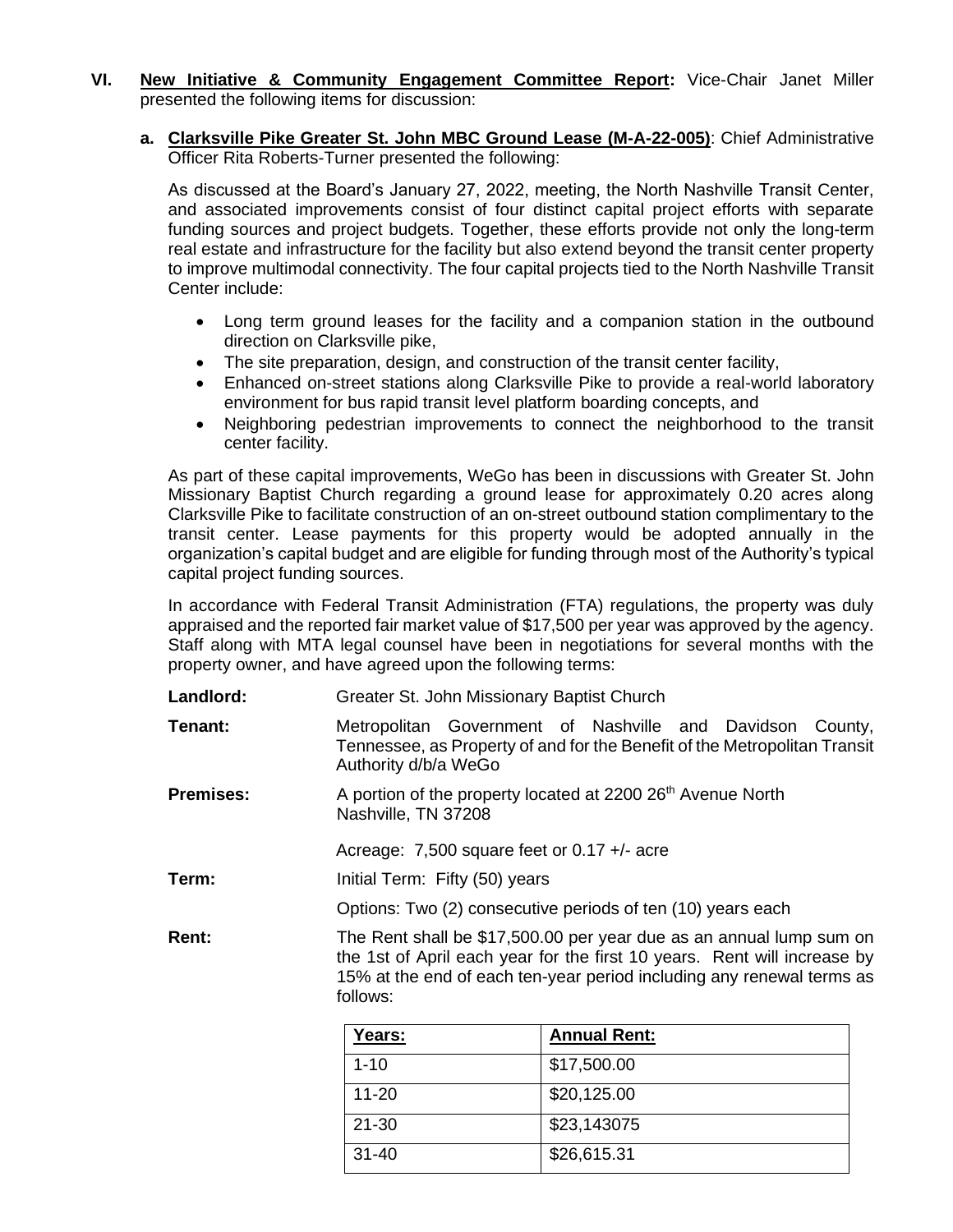| 41-50 | \$30,607.61 |
|-------|-------------|
| 51-60 | \$35,198.75 |
| 61-70 | \$40,478.56 |

**Use:** The Premises shall be used as a transit facility and related uses.

**Other Terms:** Tenant will relocate the sign currently located on the Premises at Tenant's expense.

We believe this property is extremely advantageous to advance our services to the community and would like to move forward with executing the ground lease for purposes of beginning necessary due diligence activities, with frequent status updates to the Board.

Chair Carr Williams said that it was great to see this project come to fruition and gave special thanks to CAO Roberts-Turner for her leadership on this project, and CDO Walker for working on the designs to help create this "across the street" kind of opportunity for our community to access our North Nashville Transit Center. It's a real win for Nashville.

The Nice Committee recommended the Board give the Chief Executive Officer the authority to enter into a lease agreement with Greater St. John Missionary Baptist Church under the general terms outlined above

There was no further discussion, and the vote of approval was unanimous by the Board.

**b. Improving Bus Stops with Development (NICE-D-22-014)**: Senior Transit Planner Justin Cole presented an overview of WeGo's involvement in the development review process, including examples of current and future transit stop improvements accompanying new developments across the city. The presentation also highlighted ongoing challenges and barriers to incorporating transit stop improvements with development.

There was a general discussion about developers and how we interact with them. Justin Cole said that they are engaged with Developers, and they participate in monthly calls. He and CAO Robert-Turner said that we are also seeing more developers reaching out about the benefit of transit and them wanting to partner with us. Vice-Chair Miller said that developers want to be successful and would like a new feature to attract their customers.

Margaret Behm said that she loved what the planning team was doing. She said there are a lot more opportunities to be making headway with MDHA, and invited Justin to give her a call to discuss how they can be more proactive and discuss what regulations and ordinances are in place. Walter Searcy added that we must also partner with TDOT since many of the corridors are under their jurisdiction.

Jessica Dauphin asked if improvements and new developments were codified through Council for the SP and TIS for the developers, or is it purely luck that someone sees that it's along a transit corridor and calls us? He said that they are reviewers for planning, when they get these submittals for rezoning, and when there is one that lines up with one of our transit corridors, we work with them to add in that condition.

Jessica Dauphin asked if bus stops, and shelters are being looked at based on current ridership or projected future ridership. Justin Cole said that bus stops are looked at for future ridership.

Vice-Chair Miller asked about the cost of bus stops. Justin Cole said that it varies by what type of project it is. If we build it, there is a construction cost; if they are already in a building project, it is simple for them to add on to the project, but the average cost of a bus shelter is \$10K.